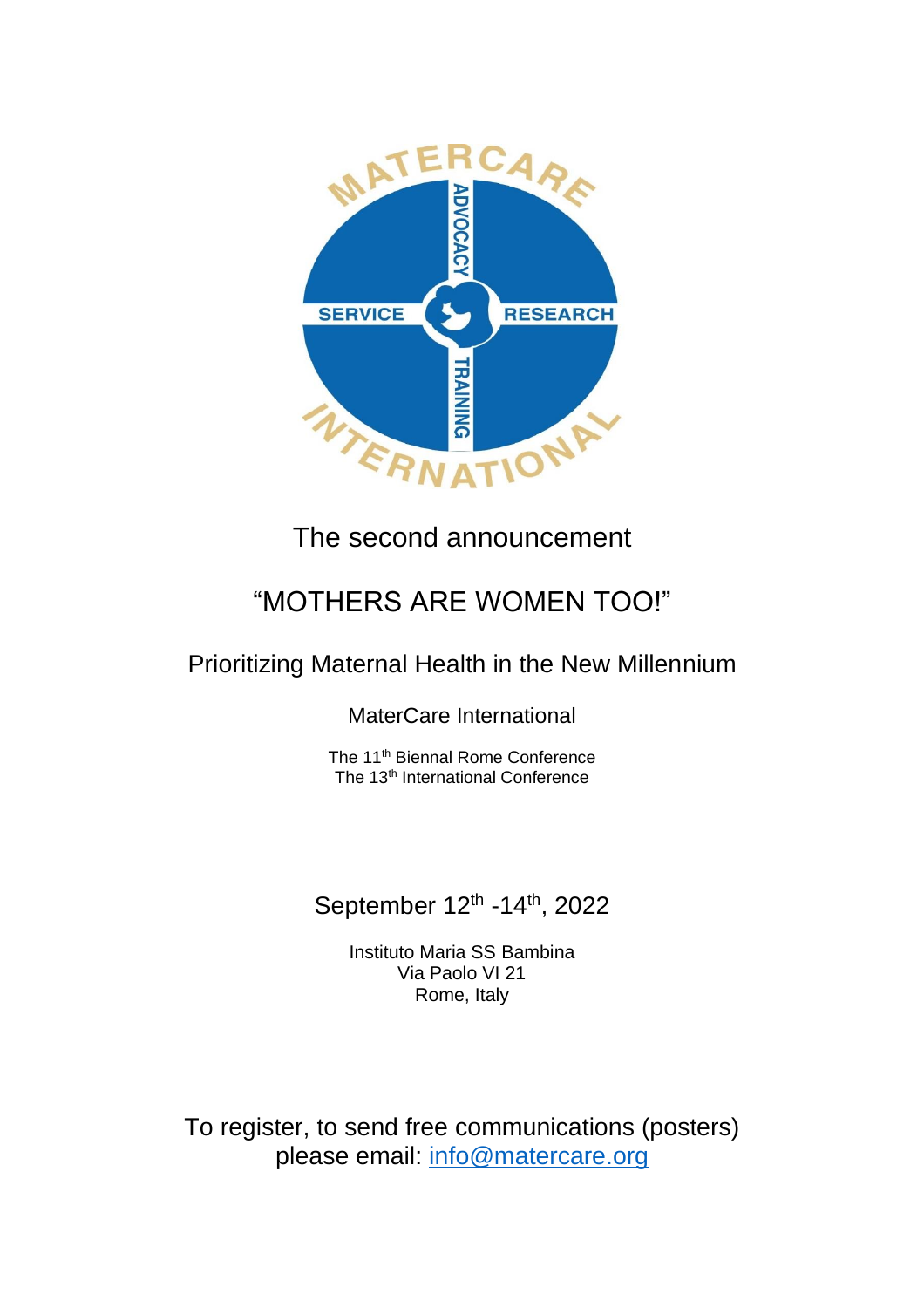On behalf of MaterCare International (MCI), we look forward to welcoming you to Italy's cultural and national capital, Rome, for our 13<sup>th</sup> international conference, postponed to 2022 due to the COVID pandemic. Our conference venue Istituto Maria SS Bambina overlooks St. Peter's Basilica and Square (see photo), and offers a safe, hospitable, retreatlike environment with good conference facilities and the best view in Rome !

For the first time ever, our biennial conference precedes and dovetails with International Federation of Catholic Medical Association's (FIAMC) XXVI International Congress, themed "Medicine: Reparative or transformative ? The mission of the Christian physicians," and held in the neighbouring Augustinianum conference centre (Via Paolo VI,25) (see photo).

The opening words of our conference theme , "Mothers Are Women Too," is a quote from Dr Walley highlighting that, from the global perspective, caring for mothers is underprioritised in women's health, especially in the developing world.

Motherhood is the most complete expression of the special vocation of women, and it possesses redemptive value. Thus, mothers deserve to be at the centre of our acknowledgement of womanhood, rather than sidestepped as by the prevailing prochoice ideology. In his Millennium letter, Pope St John Paul II wrote: "*The Father chose a woman for a unique mission in the history of salvation: that of being the Mother of the long–awaited Saviour. The Virgin Mother responded with complete openness*".

As co-creators of new life, all mothers have a share in the mystery of the Incarnation, through the faithful acceptance of their own pregnancies and birthing experiences. Mothers also merit being at the forefront of our conversation about women because of the suffering they endure to beget and bring up their children.

In 2020, during Holy Mass on the Solemnity of Mary, Mother of God, Pope Francis said: " *From her, a woman, salvation came forth and thus there is no salvation without a woman. In her, God was united to us, and if we want to unite ourselves to him, we must take the same path: through Mary, woman and mother*".

Appropriately, MCI's conference is preceded by a half-day spiritual retreat on motherhood, the "Welcome" session and reception on the afternoon and evening of the September 12th. The conference programme includes important aspects of the current medical, psychological, ethical and spiritual problems affecting motherhood, and integrates the four essential domains of a Catholic physician, known as the '4C's'. They are conviction, professional competence, community orientation, and individual compassion.

Eight sessions spread over 2 days will cover the following: the clinical, ethical and spiritual implications of COVID–19 for mothers, their children and health care workers; an evidence-based update on the medical, sociological, environmental and economic risks of hormonal contraceptives; morally licit antenatal screening and therapy; reflections on inspiring Catholic health-care workers; a focus on the purpose and outreach of MaterCare training and practicing as a Catholic doctor; and dealing with major controversies as a Catholic doctor should.

 Our speakers are experts in their field and will be extensively involved in all aspects of the programme, including panel discussions. Free communications are invited. We hope that you can join us in the Eternal City for a professionally and spiritually enriching, multidisciplinary meeting.

 Finally, you are strongly encouraged to take advantage of the unique duo of backto-back MCI and FIAMC 2022 meetings, and spend a fruitful 5 days in Rome in mid-September. Accommodation is available in the Istituto Maria SS Bambina for the duration of both meetings. Laptop, projector and the screen will be available for lecturers. The language of the Conference is English.

 Prof Bogdan Chazan A/Prof Elvis Šeman Simon Walley 27 Jan. 2022

P.S. A shared FIAMC/MCI audience with Pope Francis has been requested.